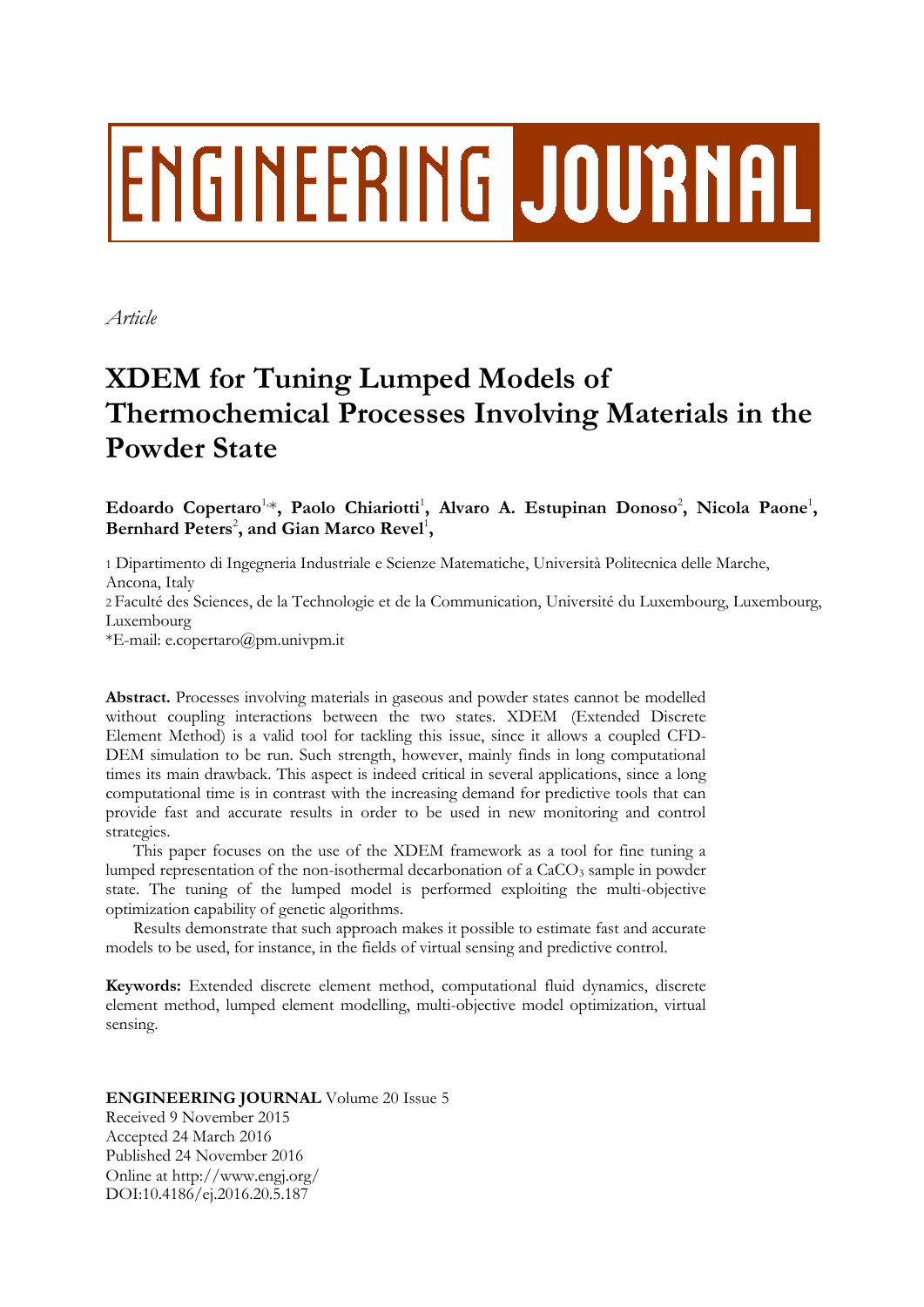#### **1. Introduction**

Several engineering fields have started demanding numerical models that are able to reproduce a physical process in a fast and accurate way. This aspect is being enhanced particularly in monitoring and control applications, where these models are more and more often used to overcome either technical limits which make impractical the use of standard sensors, or to develop new feed-forward control strategies.

Virtual sensors [1] belong to the first category. In virtual sensing direct measurements on some process variables are replaced by model-based estimations from other variables that are measured in a direct way. Virtual sensing is a promising strategy, which has started to be successfully applied also in real industrial processes [2], and is particularly relevant whenever direct sensing of process variables is unfeasible because of technical or economical reasons.

Feed-forward control is a model-based control strategy where predictive models are used to anticipate disturbances before they result in a deviation of the process [3–5].

Virtual sensing and feed-forward control are up-to-date research topics, and they both require predictive models which should ensure: a) high accuracy in the representation of a process behavior (in a virtual sensor the approximations introduced by a model directly affect the measurement uncertainty); b) short computational times.

High accuracy and short computational times are requirements that can be hardly satisfied by the same model, especially when a complex physical system is addressed. This is the case of processes involving powders: for the intrinsic characteristics of a material in that state a high level of accuracy on its description can be achieved only by DEM (Discrete Element Method) models, where each particle is tracked through all its history according to a Lagrangian approach. These models, which can involve up to millions of particles and are often coupled to CFD (Computational Fluid Dynamics) models, do require both extremely long computational times and computational capacities generally available only in computer clusters. With this in mind, it is clear how such models cannot be directly used as virtual sensors nor in feed-forward control strategies.

However, an interesting approach is to use such complex modeling techniques to fine tune simplified models that could constitute the core of either virtual sensors or feed-forward control strategies.

This paper aims at discussing the use of a combined CFD-DEM approach based on the Extended Discrete Element Method *(*XDEM) framework [6–14], for tuning a simplified lumped model describing a decarbonation process that involves a CaCO<sub>3</sub> sample in powder state under non-isothermal conditions. The XDEM simulation associated to such process has been already validated by the authors in [15] on the basis of experimental data documented by Gieorgieva et al. [16].

The tuning of the lumped model by the XDEM simulation is performed by adopting a multi-objective optimization strategy based on genetic algorithms. The comparison between results of the two models, when applied to a test involving a higher number of particles with respect to the one reported in [15], shows how the tuned lumped model can provide a high level of accuracy with less computational effort, thus making it suitable both for virtual sensing and feed-forward control strategies.

The paper is organized as follows: the test case and the XDEM model used for tuning the lumped model are described in section II; the lumped model and the optimization strategy adopted are discussed in section III; results comparing performances of the two approaches are presented in section IV; section V draws the main conclusions of the work.

#### **2. XDEM Representation of the CaCO3 Decarbonation Process**

#### **2.1. Experimental Setup**

The experimental setup reproduced by the XDEM framework and the lumped model is the one presented by Gieorgieva et al. in [16], where small samples of powder  $CaCO<sub>3</sub>$  of about  $5\pm0.1$  mg are loaded without pressing into an open platinum crucible (diameter: 6 mm; height: 3 mm). Thermogravimetrical (TG) measurements are carried out in a flow of nitrogen  $(N_2, 99.999\%)$  at a rate of 25 cm<sup>3</sup>/min under nonisothermal conditions. The gas flow comes from the bottom of a pipe (diameter: 10 mm; length: 20 mm); the crucible is placed in the middle of the pipe. An electrical furnace provides controlled heating of the samples up to 1000 °C, at 4 different rates: 3, 6, 9, 12 K/min. During the heating process, the sample undergoes decarbonation, and a consequent mass loss occurs: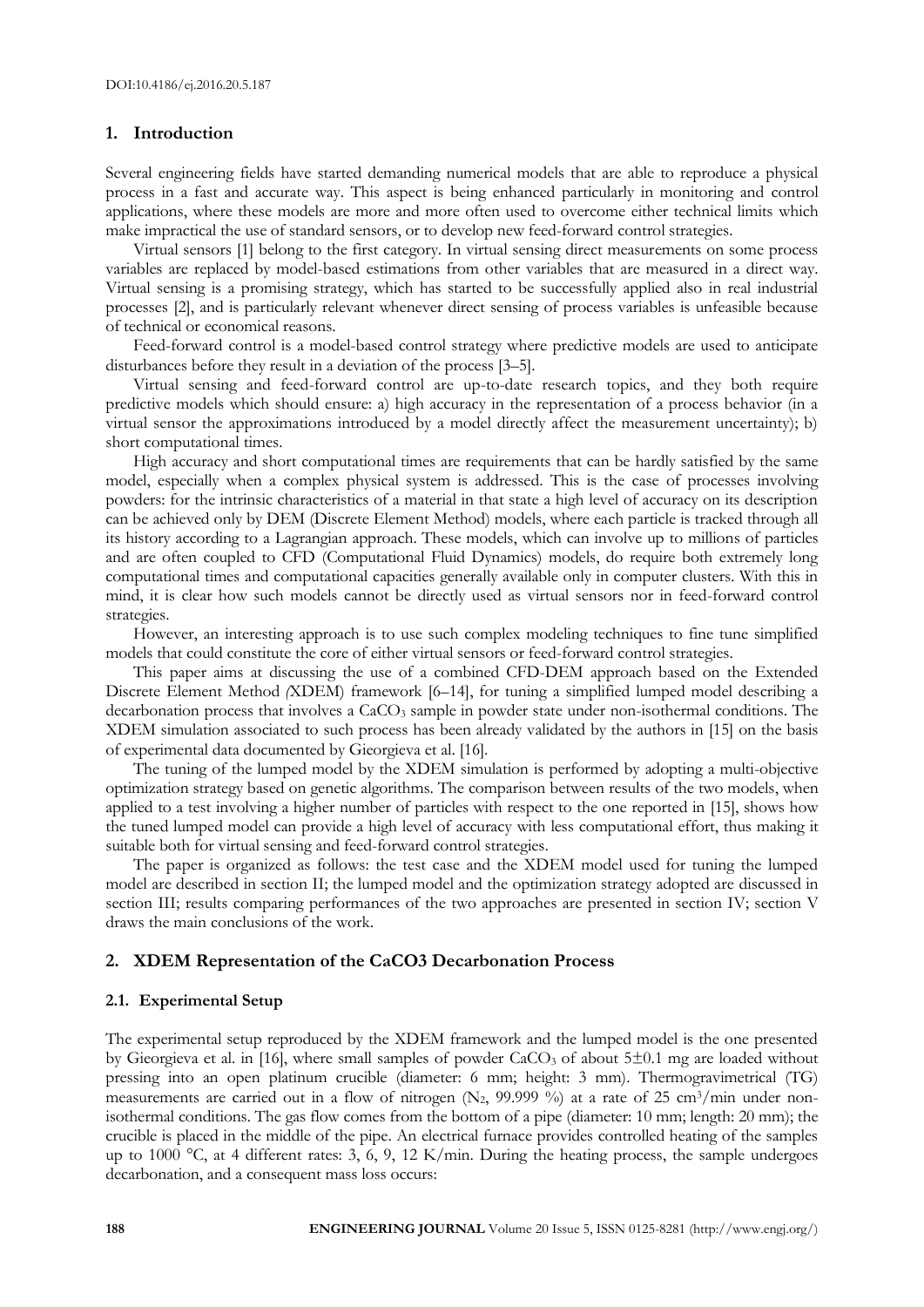$$
CaCO3 \rightarrow CaO + CO2
$$
 (1)

A graphical representation of the TG furnace is shown in Fig. 1:



Fig. 1. Scheme of the TG furnace.

#### **2.2. The XDEM Framework**

The CFD-DEM model was developed by using the XDEM framework, a tool that makes it possible the combination of an Eulerian approach for the gas phase with a Lagrangian approach for the powder phase.

The XDEM framework uses a CFD approach for the description of the gas phase, which is consequently modeled according to equations deduced from the Navier-Stokes ones (i.e. conservation of mass, momentum and energy).

A Lagrangian approach based on DPM (Discrete Particle Method) is used for the description of the powder phase. In DPM each particle is modelled both in its dynamics and chemical conversion. However, predictions of solely motion or chemical conversion in a decoupled mode are also applicable.

#### 2.2.1. DEM approach for the powder phase

In DPM-conversion, a discrete particle is considered to be composed of different phases: solid, inert (i.e. a solid phase that does not undergo chemical reactions), liquid, and gaseous, with the gaseous phase occupying the porous volume inside the particle. A set of one-dimensional and transient differential equations is associated to each particle, describing heat and mass transports along the radial direction *r*. These equations account for:

Mass conservation for a generic *i th* specie:

$$
\frac{\rho_i}{\rho_{\text{t}}} = \sum_{\mathbf{k}} \mathbf{M}_i \cdot \mathbf{\Omega}_{\mathbf{k},i} \tag{2}
$$

$$
\frac{\partial}{\partial t} \left( \epsilon_{\mathbf{p}} \cdot \rho_{\mathbf{i}} \right) + \frac{1}{r^2} \frac{\partial}{\partial r} \left( r^2 \cdot \rho_{\mathbf{i}} \cdot \mathbf{v}_{\mathbf{g}} \right) = \frac{1}{r^2} \frac{\partial}{\partial r} \left( r^2 \cdot D_{\mathbf{i}} \cdot \epsilon_{\mathbf{p}} \frac{\partial \rho_{\mathbf{i}}}{\partial r} \right) + \epsilon_{\mathbf{p}} \cdot \sum_{\mathbf{k}} M_{\mathbf{i}} \cdot \Omega_{\mathbf{k}, \mathbf{i}} \tag{3}
$$

with Eq. (2) and (3) valid for solid/liquid and gaseous species, respectively. The porosity of the particle, i.e. the fraction of void space respect to the total volume, is represented by the  $\epsilon_p$  term;  $v_g$  is the velocity of the gas phase and  $\Omega_k$  is the production or consumption rate consequent to the  $k^{th}$ chemical conversion. The terms  $\rho_i$ ,  $D_i$  and  $M_i$  represent the mass density, the diffusion coefficient

д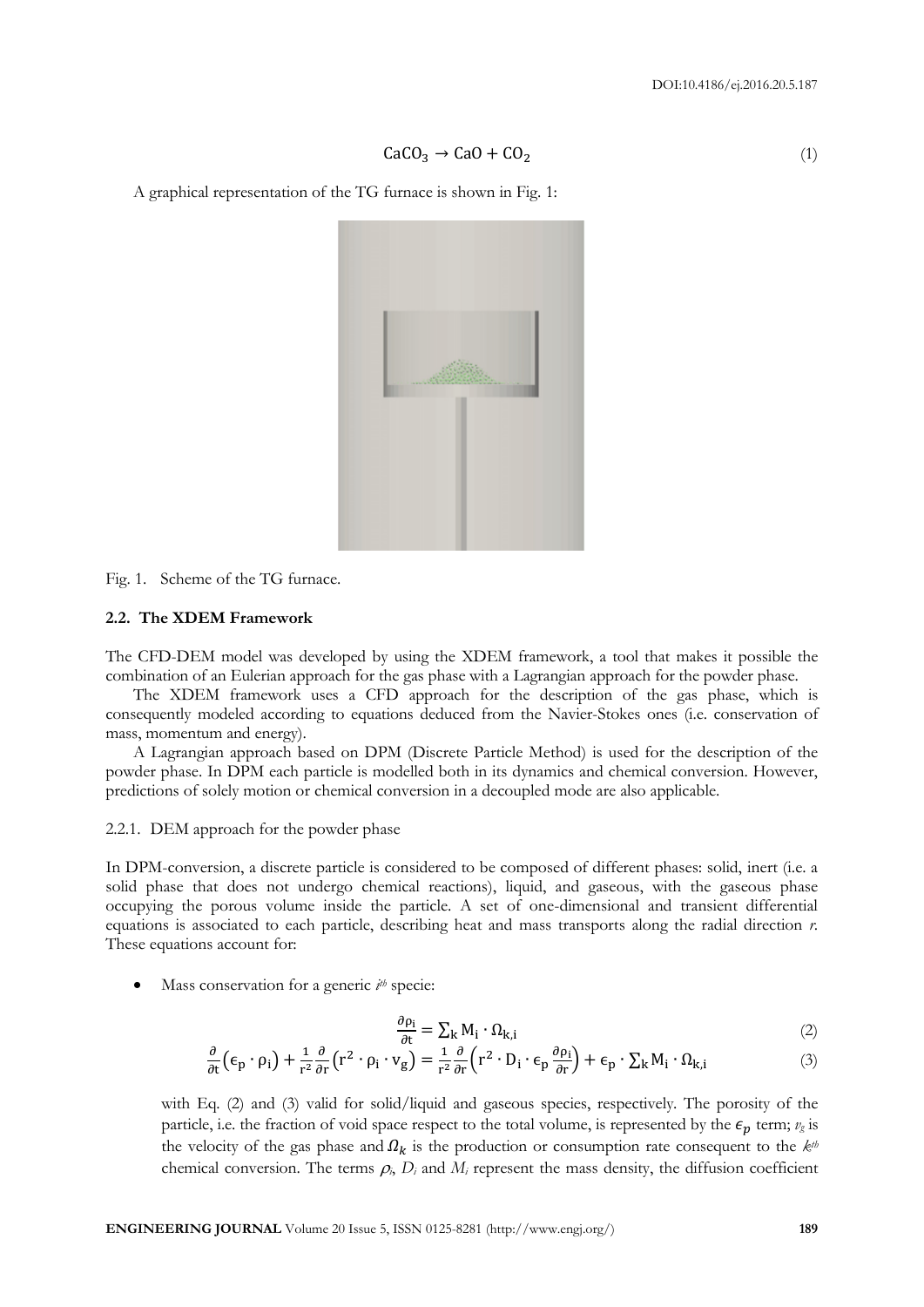and the molar mass of the  $i$ <sup>th</sup> specie, respectively. Based on the conservation of mass for the different species, the porosity of the particles is evaluated as a function of *r*.

Conservation of linear momentum:

$$
-\frac{\partial \mathbf{p}_g}{\partial \mathbf{r}} = \frac{\mu_g \cdot \mathbf{\epsilon}_p}{\mathbf{K}_p} \cdot \mathbf{v}_g \tag{4}
$$

being  $p_g$  the pressure of the gas phase,  $\mu_g$  its viscosity and  $K_p$  the so-called permeability characterizing the morphology of the porous particle.

Conservation of energy:

$$
\frac{\partial (\rho_{\mathbf{p}} \cdot \mathbf{c}_{\mathbf{p}} \cdot \mathbf{T}_{\mathbf{p}})}{\partial \mathbf{t}} = \frac{1}{r^2} \frac{\partial}{\partial r} \left( r^2 \cdot \lambda_{\mathbf{eff}} \cdot \frac{\partial \mathbf{T}_{\mathbf{p}}}{\partial r} \right) + \sum_{\mathbf{k}} \Omega_{\mathbf{k}} \cdot \mathbf{H}_{\mathbf{k}} \tag{5}
$$

where  $\rho_p$ ,  $c_p$  and  $T_p$  are, respectively, the mass density, the specific heat and the temperature of the particle. The term  $\lambda_{\text{eff}}$  is the effective thermal conductivity whose calculation is described in [17] and  $H_k$  is the enthalpy of the  $k^{th}$  reaction.

#### 2.2.2. CFD approach for the gas phase

The CFD domain is described on a coarser level respect to the individual channels of the tortuous void spaces inside the packed bed of particles. This averaged representation is obtained by defining a Representative Elementary Volume (REV). The linear dimension of the REV, *LREV*, should respect the following condition:

$$
L_g \ll L_{REV} \ll L \tag{6}
$$

being *L* the characteristic length of the problem and *L<sup>G</sup>* the microscopic dimension associated with the voids inside the packed bed (in the present case *LREV* is assumed 10 times bigger respect to the diameter of the particles). All the thermo-physical and chemical properties of the CFD domain are averaged inside the REVs (<> symbol). The Navier-Stokes equations are derived from a model developed for flows through a packed bed characterized by the global porosity  $\varepsilon$ . These equations are reported hereafter.

• Conservation of mass for a generic  $i<sup>th</sup>$  specie:

$$
\frac{\partial}{\partial t} \left( \epsilon_f \cdot \langle \rho_{f,i} \rangle \right) + \nabla \cdot \left( \epsilon_f \cdot \langle \rho_{f,i} \rangle \cdot \langle \vec{v}_f \rangle \right) = \langle \dot{m}_{f,i} \rangle \tag{7}
$$

being  $\rho_{f,i}$  the mass density of the  $i^{th}$  specie,  $\vec{v}_f$  the velocity field and  $\dot{m}_{f,i}$  a source/sink term that accounts for mass transfers between the CFD domain and the particles.

Conservation of momentum:

$$
\frac{\partial}{\partial t} \left( \epsilon_f \cdot \langle \rho_f \rangle \cdot \langle \vec{v}_f \rangle \right) + \nabla \cdot \left( \epsilon_f \cdot \langle \rho_f \rangle \cdot \langle \vec{v}_f \rangle \times \langle \vec{v}_f \rangle \right) \n= \nabla \cdot \left( \epsilon_f \cdot \langle \vec{\tau}_f \rangle \right) - \frac{\mu_f}{K_{\text{bed}}} \epsilon_f^2 \cdot \langle \vec{v}_f \rangle - C_{\text{bed}} \cdot \langle \rho_f \rangle \cdot \epsilon_f^3 \cdot |\langle \vec{v}_f \rangle| \cdot \langle \vec{v}_f \rangle
$$
\n(8)

In Eq. (8),  $\tau_f$  denotes the deviatoric component of the stress tensor and  $\mu_f$  represents the viscosity of the CFD gas. *Kbed* and *Cbed* are empirical terms which are calculated according to the geometrical characteristics of the packed bed and the flow regime. Their expressions are reported hereafter (*D<sup>p</sup>* denotes the particles diameter):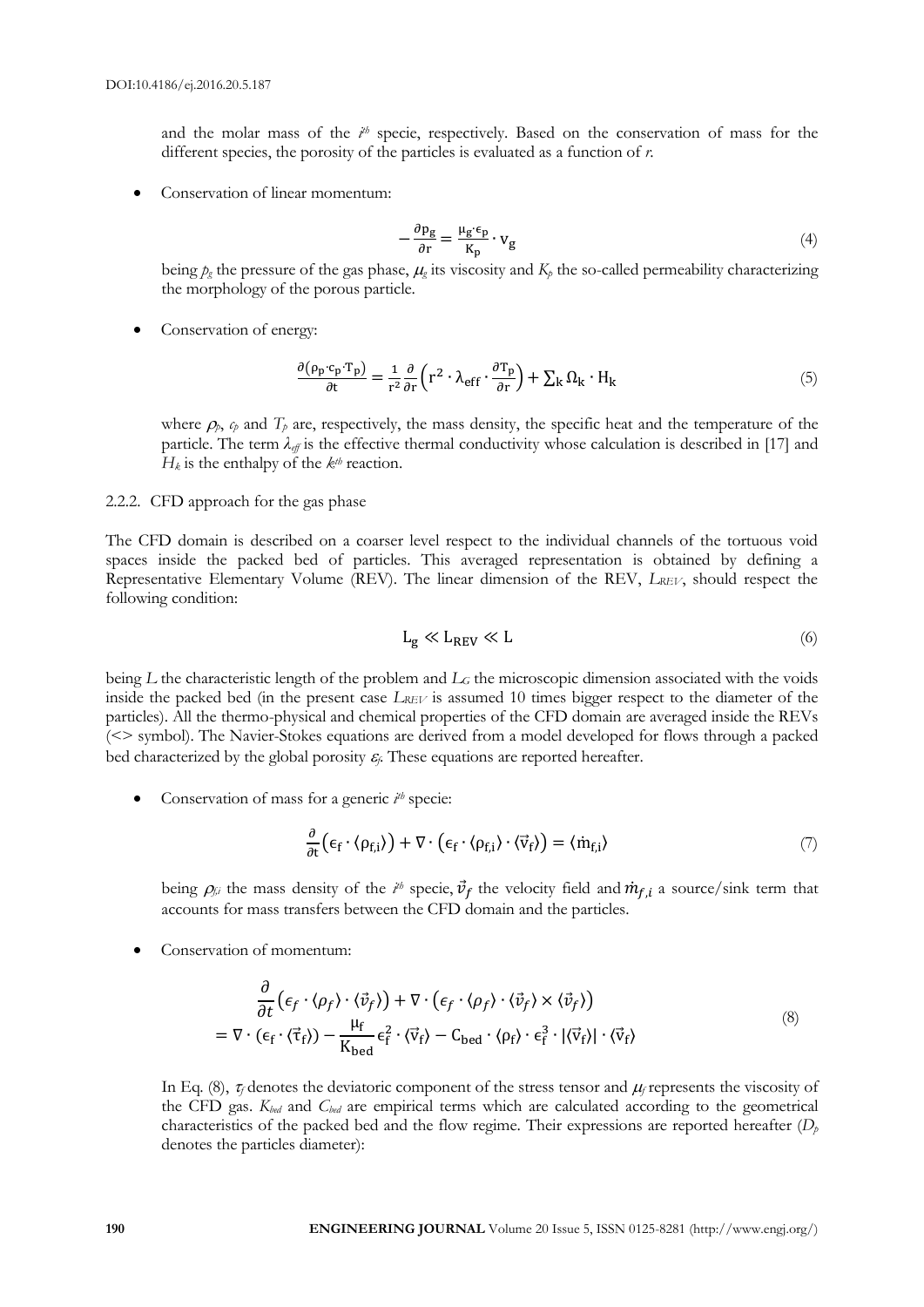$$
K_{\text{bed}} = \frac{D_{\text{p}}^2 \cdot \epsilon_{\text{f}}^3}{150 \cdot (1 - \epsilon_{\text{f}})^2} \tag{9}
$$

$$
C_{\text{bed}} = \frac{1.75 \cdot (1 - \epsilon_f)}{D_p \cdot \epsilon_f^3} \tag{10}
$$

Conservation of energy:

$$
\frac{\partial}{\partial t} (\epsilon_f \cdot \langle \rho_f \rangle \cdot \langle h_f \rangle) + \nabla \cdot (\epsilon_f \cdot \langle \rho_f \rangle \cdot \langle h_f \rangle \cdot \langle \vec{v}_f \rangle) = \frac{\partial \langle \rho_f \rangle}{\partial t} + \langle \vec{v}_f \rangle \cdot \nabla \langle \rho_f \rangle + \langle \dot{q}_f \rangle \tag{11}
$$

being  $h_f$  the enthalpy of the CFD gas,  $p_f$  the pressure and  $\dot{q}_f$  a source/sink term which accounts for heat transfers between the CFD gas and the particles.

#### 2.2.3. CFD–DEM coupling

Heat transfer and mass transfer for a gaseous  $i^{\#}$  specie between the CFD gas and the particles are calculated according to Eq. (12) and Eq. (13), respectively:

$$
\langle \dot{q}_f \rangle = \sum_{j=1}^{N} \frac{A_j}{V_{REV}} \cdot \alpha \cdot \left( T_{p,j} - \langle T_f \rangle \right) \tag{12}
$$

$$
\langle \dot{m}_{f,i} \rangle = \sum_{j=1}^{N} \frac{\dot{A}_j}{V_{REV}} \cdot \beta_i \cdot \left( \rho_{p,i,j} - \langle \rho_{f,i} \rangle \right) \tag{13}
$$

being *N* the total number of particles comprised inside a REV and *A* the surface area of the particle. The coefficients  $\alpha$  and  $\beta_i$  are the heat and mass transfer coefficients, whose expressions are functions of the Nusselt and Sherwood numbers of the CFD domain. These heat and mass transfers are included into the Navier-Stokes equations as source/sink terms, whilst they provide the boundary conditions to Eq. (3) and (5) for each particle, as stated in the following:

$$
-\lambda_{eff} \cdot \frac{\partial T_p}{\partial r}\Big|_{r=R_p} = \alpha \cdot (T_p - T_f) + \dot{q}_{cond} + \dot{q}_{rad}
$$
\n(14)

$$
-D_i \cdot \frac{\partial \rho_{p,i}}{\partial r}\Big|_{r=R_p} = \beta_i \cdot (\rho_{p,i} - \rho_{f,i})
$$
\n(15)

The  $R_p$  term represents the radius of the particle. The terms  $\dot{q}_{cond}$  and  $\dot{q}_{rad}$  respectively account for conductive and radiative heat transfers with all the neighbor particles comprised inside a cutoff distance. Their expressions for a generic  $i<sup>th</sup>$  particle are reported in Eq. (16) and in Eq. (17):

$$
\dot{q}_{i,cond} = \sum_{j=1}^{N} A_{c,ij} \cdot \frac{1}{\frac{1}{\lambda_i} + \frac{1}{\lambda_j}} \cdot \frac{T_{p,i} - T_{p,j}}{\Delta x_{ij}}
$$
(16)

$$
\dot{q}_{i,rad} = \sum_{j=1}^{M} V_{(i \to j)} \cdot \epsilon \cdot \sigma \cdot \left( T_{p,i}^{4} - T_{p,j}^{4} \right) \tag{17}
$$

In the former equations  $\sigma$  represents the Stefan-Boltzmann constant,  $\varepsilon$  the emissivity, *N* and *M* are the number of particles comprised inside the respective cutoff distances for conduction and radiation. The contact area  $A<sub>c</sub>$  is assumed to be quadratic, and linearly dependent on the particles overlap [18]. The view factor  $V$  is calculated as the ratio between the surface area of the  $i<sup>th</sup>$  particle and the sum of the surface areas of the *M* neighbors.

#### **2.3. CFD-DEM Model**

The experimental setup was reproduced using the XDEM framework. A total number of 1000 spherical particles (constant diameter of 7.8e-5 m) have been placed inside the furnace at the bottom of the crucible (Fig. 1). These particles provide a total mass of 5 mg. Positions of the particles have been obtained by running the dynamic module of DPM, which uses a Hertz/Coulomb model for calculating the reciprocal mechanical interactions. The dynamic simulation is a highly time consuming one, because the proper contact detection requires extremely reduced time steps (1e-4 s in the present case). Particles positions have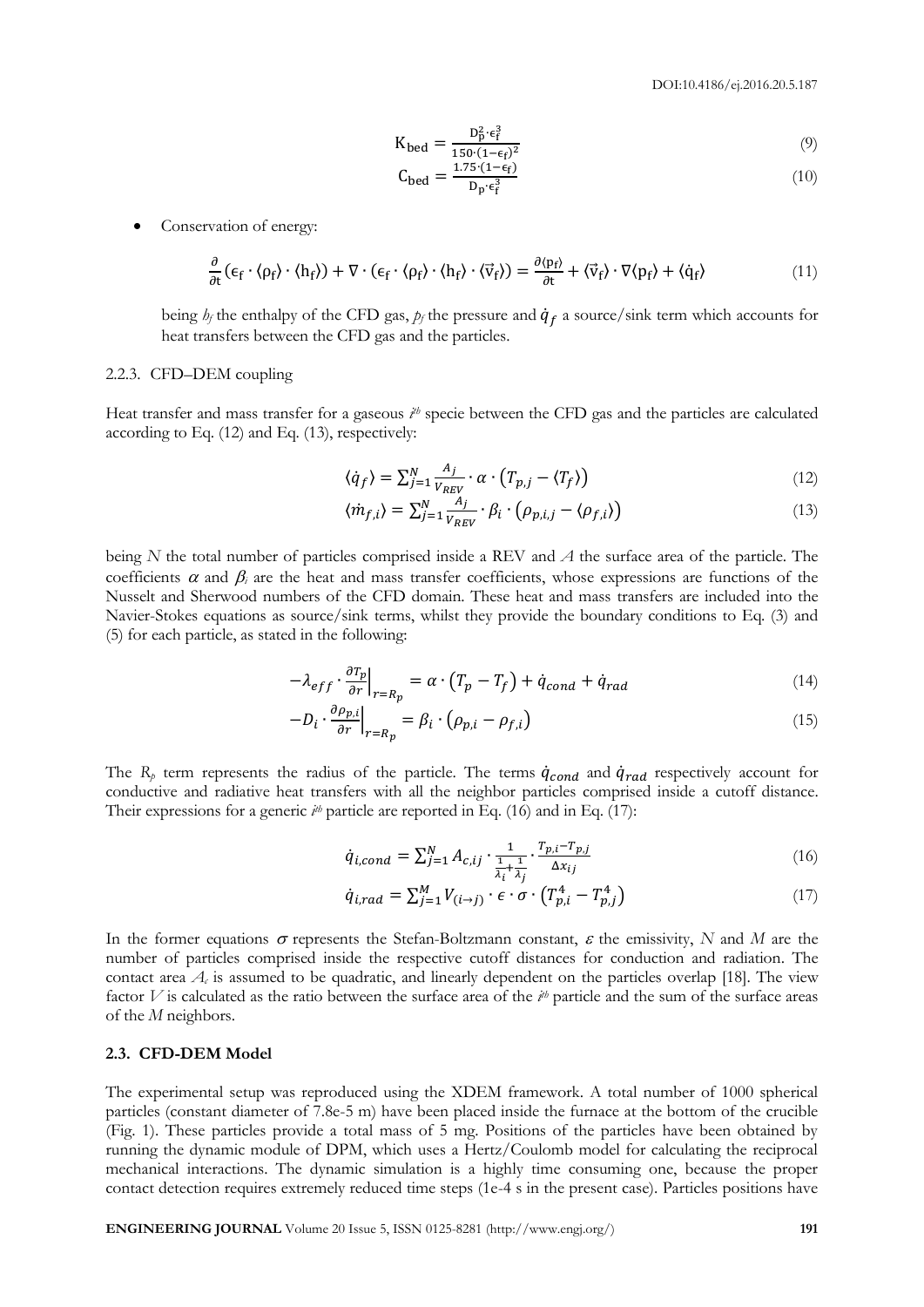been therefore calculated once, before running the conversion simulation. The sample is assumed static during the whole TG process, even if particles weight changes (this assumption is not expected to introduce relevant errors in the representation of the conversion process).

Particles are characterized by an initial porosity  $\varepsilon_p$  of 0.1. The initial composition of the solid phase is 100 % CaCO<sub>3</sub>, whilst the porous volume is filled with pure  $N_2$ , i.e. the gas flowing inside the TG furnace. The continuous flow of  $N_2$  removes the gaseous products of decarbonation (CO<sub>2</sub>). This holding, and considering the inert characteristic of  $N_2$ , conversion of CaCO<sub>3</sub> into CaO is assumed to be irreversible. The conversion rates associated to the process are reported hereafter:

$$
\Omega_{CaCO_3} = -k \cdot C_{CaCO_3} \tag{18}
$$

$$
\Omega_{CaO} = k \cdot \frac{M_{CaO}}{M_{CaCO_3}} \cdot C_{CaCO_3} \tag{19}
$$

$$
\Omega_{CO_2} = k \cdot \frac{M_{CO_2}}{M_{CaCO_3}} \cdot C_{CaCO_3} \tag{20}
$$

In Eq. (18) to (20), *C* denotes the molar concentration. The rate constant *k* is expressed according to an Arrhenius formulation: the pre-exponential factor and activation energy are taken from the experimental results of Gieorgieva (7.41e16min-1 and 325.1 kJ/mol, respectively).

During the TG test, particles constituting the sample are heated by convection from the gas of the CFD domain. Heat is redistributed inside the sample, by conduction and radiation. As decarbonation is activated, the solid phase of the particles starts converting into CaO: as a consequence, the porosity changes and  $CO_2$  is released into the void spaces. Then,  $CO_2$  is convoyed out of the particles, by a combination of advective and diffusive transport mechanisms. The  $N_2$  flow of the CFD domain continuously removes the  $CO<sub>2</sub>$  expelled from the particles. A validation of the model discussed so far is reported in [15].

#### **3. Simplified Lumped Model**

The thermo-chemical phenomena involved during the TG experiments were also analyzed by developing a lumped model of the process. Such model is based on the following three Ordinary Differential Equations (ODEs):

$$
c_{pw} \cdot m_w \frac{dT_w}{dt} = A_c \cdot h_1 \cdot (T_g - T_w) + A_c \cdot \sigma \cdot \epsilon \cdot (T_g^4 - T_w^4) + h_2 \cdot A_b \cdot (T_s - T_w) \tag{21}
$$

$$
c_{\rm ps} \cdot m_{\rm s} \cdot \frac{a r_{\rm s}}{d t} = h_2 \cdot A_{\rm b} \cdot (T_w^4 - T_s^4) + m_{\rm s} \cdot C \cdot k \cdot \Delta H \tag{22}
$$

$$
\frac{dC}{dt} = k \cdot C \tag{23}
$$

For a better understanding of the symbols used in Eq. (21), (22) and (23), the reader is invited to look at the "Nomenclature" section of the paper.

The heat balance over the crucible (Eq. (21)) accounts for convective and radiative heat exchanges between the gas and the crucible, and for conductive heat exchange between the crucible and the sample. The heat balance over the sample (Eq. (22)) accounts for conductive heat exchange with the crucible and heat absorbed by the decarbonation process. The mass balance equation (Eq. (23)) describes the decreasing of CaCO<sub>3</sub> mass fraction during decarbonation. The reaction constant  $k$  of Eq. (23) is a function of the sample temperature, and varies according to the Arrhenius formulation reported hereafter:

$$
k = A \cdot e^{\frac{-E}{RT_s}}
$$
 (24)

In Eq. (24), *A* is the pre-exponential factor, *E* the activation energy and *R* the gas constant.

In Eq. (21), the gas temperature  $T_g$  varies according to Eq. (25), where *hr* represents the heating rate of the experiment and *t* the time base:

$$
T_g = 293.15 + hr \cdot t \tag{25}
$$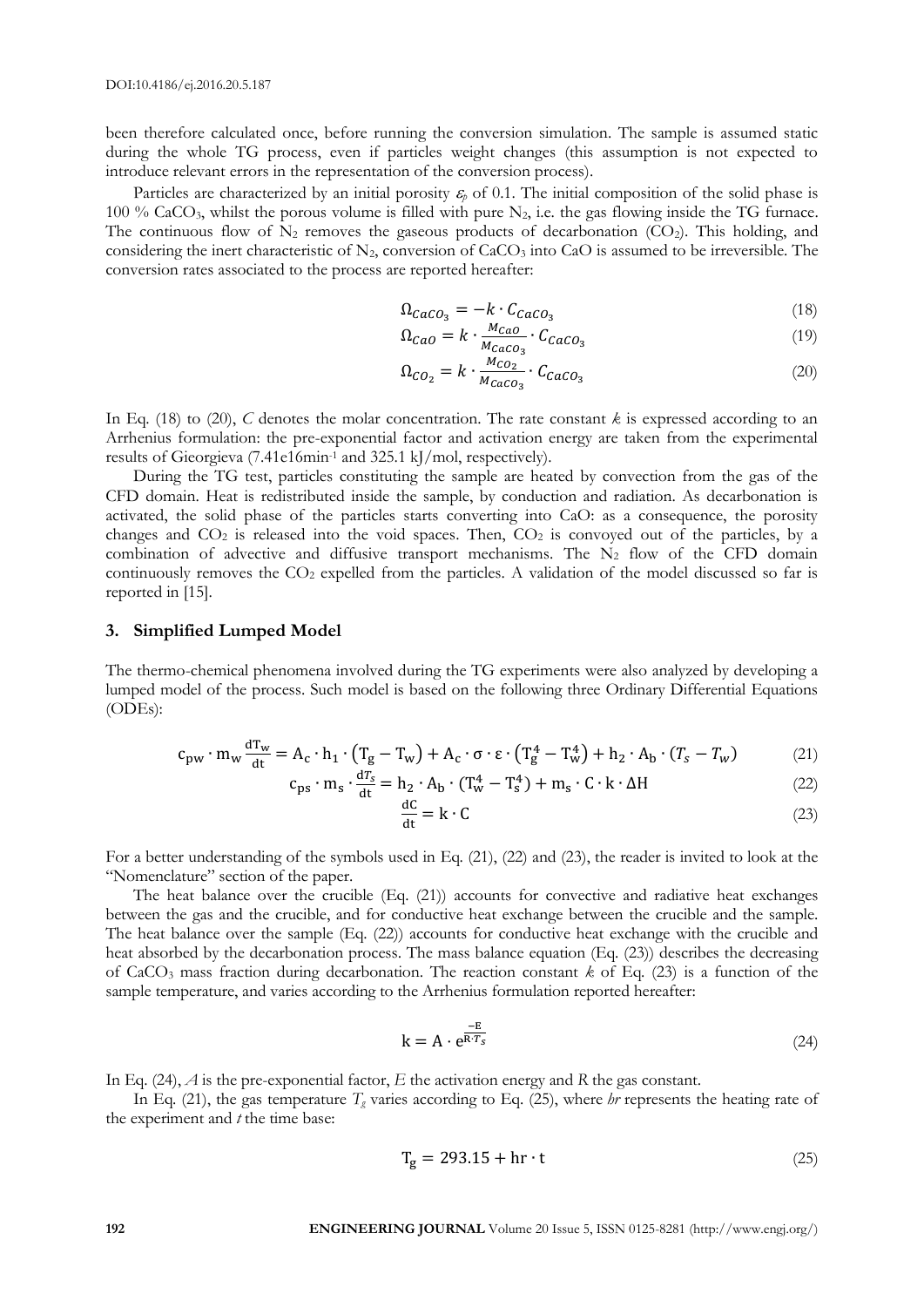The model identified by the former equations can be graphically reproduced exploiting a Thermal-Electrical Analogy (Fig. 2).



Fig. 2. Thermal-electrical analogy.

A precise evaluation of the conductive heat exchange coefficient between the crucible and the sample (*h2*) and the pre-exponential constant (*A*) in the Arrhenius equation is difficult and experimental data available in literature exhibit large uncertainty. Literature [19, 20] reports values widely ranging between 50 and 150 W/(m2K) for the heat exchange coefficient between a powder material and solid wall (*h2*). The kinetic of a reaction involving a material in powder state is deeply affected by the shape properties of the particles, like the free surface: this introduces high uncertainty in the estimation of the pre-exponential factor *A* of Eq. (24).

On the other hand, the detailed framework of equations constituting the XDEM approach is effective in providing a precise description of the local phenomena at particle scale: in this sense, the conductive heat transfer with the crucible is calculated for each individual particle, by computing the correspondent contact area. At the same way, the definition of specific physical properties for each particle (instantaneous porosity, free surface, etc.) makes it possible to address the conversion process at a great level of detail, going into the local particle scale.

For these reasons, the aforementioned CFD-DEM model was used to tune the *h<sup>2</sup>* and *A* parameters of the lumped model. Such tuning requires the minimization of two main variables: the errors associated with the estimations of the mean temperature and the mass loss of the sample over time. This multi-objective optimization problem was solved using a genetic algorithm (GA) approach [21, 22] and considering the objective functions reported in Eq. (26) and (27).

$$
Obj_1 = \sum_{i} \left( \frac{T_{i,XDEM} - T_{i,lumped}}{T_{i,XDEM}} \right)^2
$$
\n(26)

$$
Obj_2 = \sum_{i} \left( \frac{w_{i,XDEM} - w_{i, lumped}}{w_{i,XDEM}} \right)^2 \tag{27}
$$

In the former equations,  $T_{i,XDEM}$  and  $T_{i,lumped}$  and  $w_{i,XDEM}$  and  $w_{i,lumped}$  represent, respectively, the sample mean temperature and mass loss predictions by XDEM and the lumped model at an  $i^{th}$  time step during a heating process at 15 K/min (the mean temperature esteemed from XDEM is calculated as the average temperature of the whole particles constituting the sample).

The pre-exponential factor A was varied in a  $\pm$  50 % range relative to the nominal value (7.41e16 min<sup>-1</sup>) indicated by Gieorgieva in [16]. The *h<sup>2</sup>* coefficient was varied in the range 50-150 W/(m2K) as indicated in [19, 20]. The genetic algorithm was run with an initial population size set to 30. After 120 iterations the optimization led to the Pareto frontier, i.e. the set of the solutions that cannot be improved in any of the objectives without degrading at least one of the other objectives, shown in Fig. 3.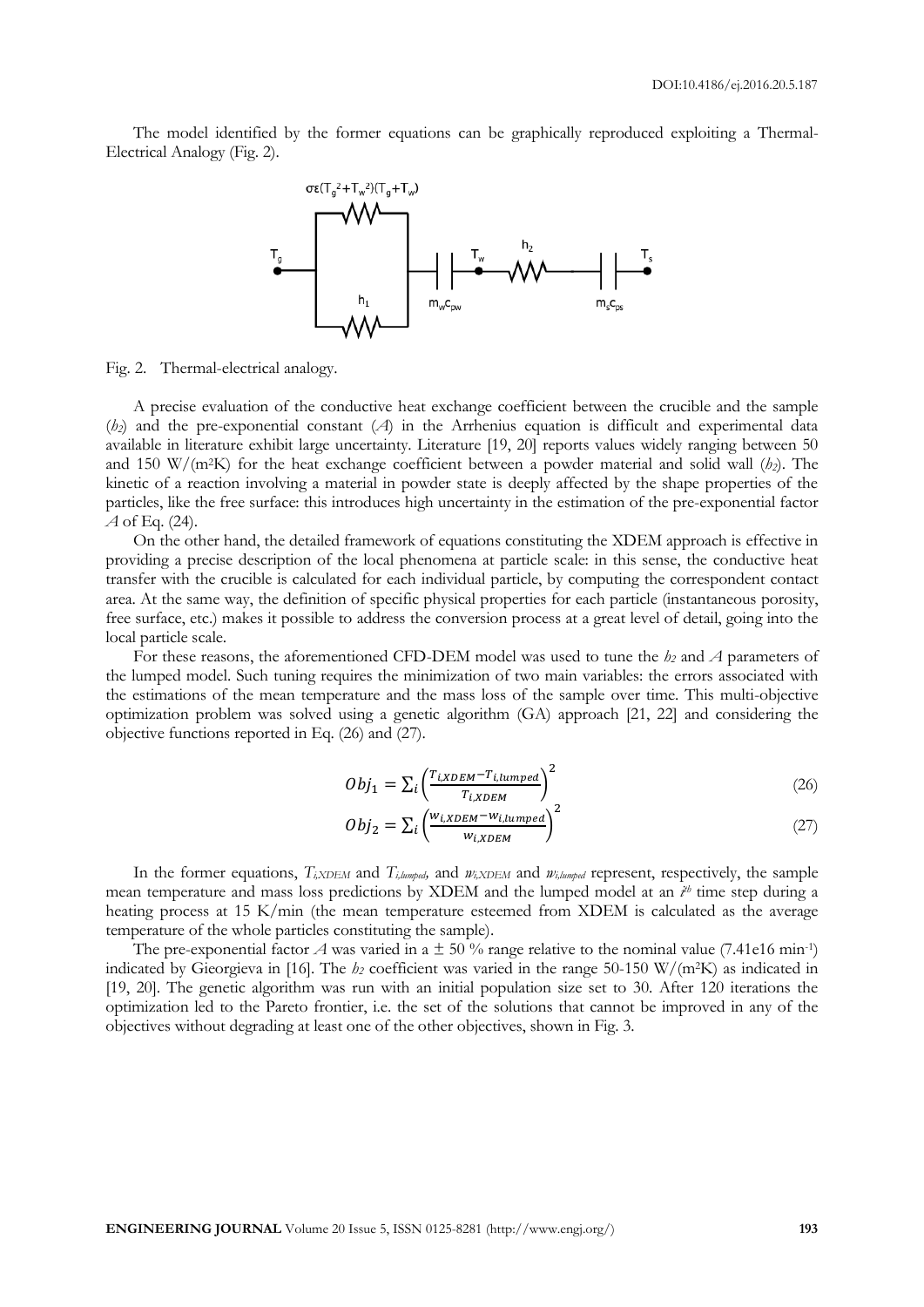

Fig. 3. Pareto frontier obtained by the GA optimization.

Among all solutions belonging to the Pareto frontier, it was decided to choose the one minimizing *Obj2,* which corresponds to an  $h_2$  coefficient equal to 73.5 W/(m<sup>2</sup>K) and an *A* coefficient equal to 1.63 s<sup>-1</sup>. Mass loss is indeed the variable mainly representing the reaction. Therefore, by ensuring minimization of *Obj2*, the correct behavior of the whole reaction is guaranteed.

Figure 4 shows a comparison between predictions from XDEM and the lumped model for the sample mean temperature during the thermogravimetric analysis (the slight underestimation of temperature from the lumped element model is due to the specific heat capacity, which is assumed constant and not calculated according to the instantaneous mass fractions). An analogous comparison regarding the sample mass loss is presented in Fig. 5. The average mean relative error is in the order of 2 %. Computational time moves from days-basis for the CFD-DEM model, if run on a single workstation with more than 30 cores, to 1.3 s on an Intel I5 core laptop (non-compiled version).



Fig. 4. Sample mean temperature estimates from XDEM and the lumped model during the thermogravimetric analysis.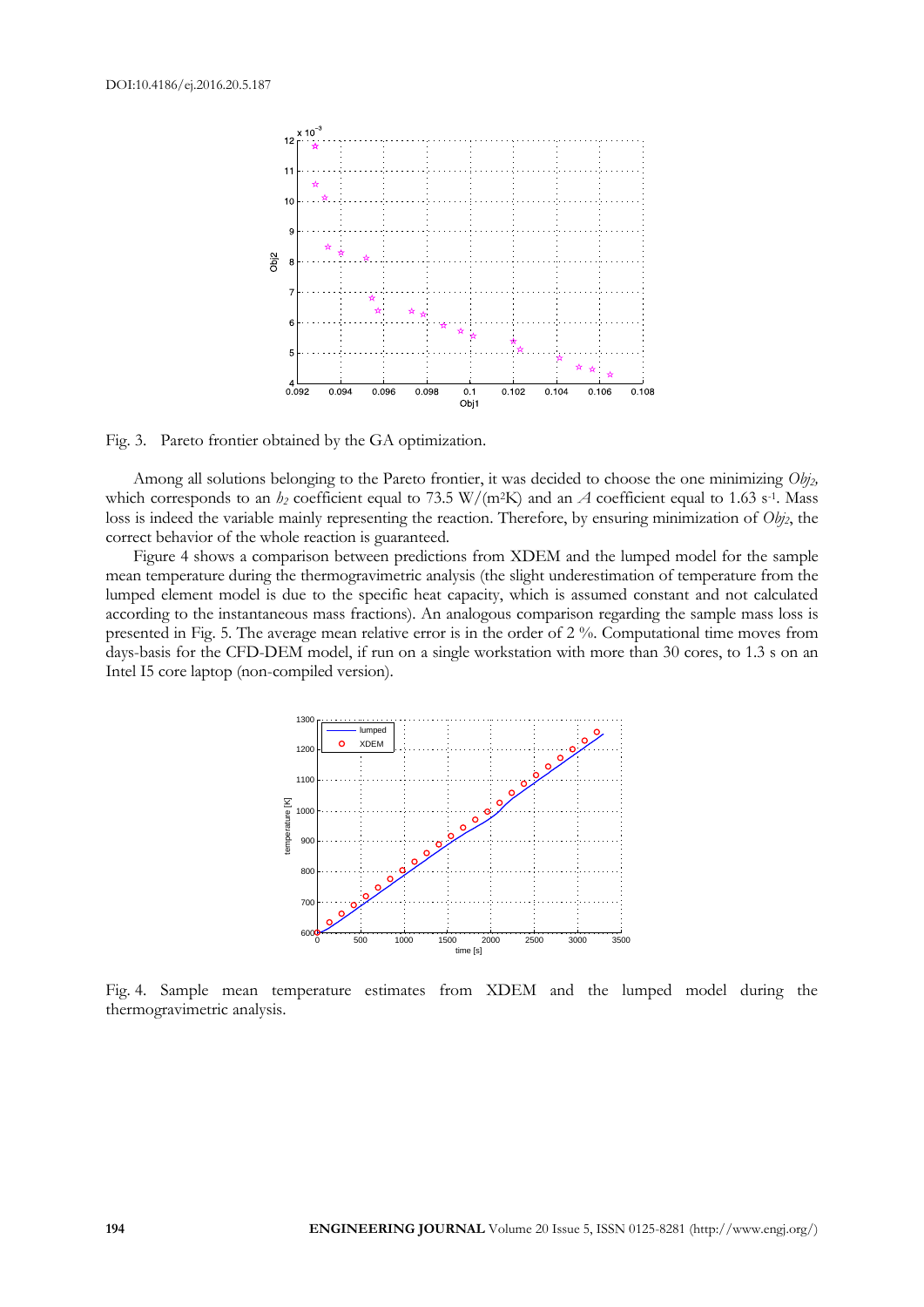

Fig. 5. Sample mass loss estimates from XDEM and the lumped model during the termogravimetric analysis.

### **4. Results**

In order to check the correctness of the previous optimization step and the consequent capability of the lumped model to provide consistent results for different working conditions, XDEM was used to create reference results. A thermogravimetric analysis with varied input parameters was simulated, mainly varying the total mass of the sample, 10 mg, and consequently the number of particles (moved from 1000 to 2000), and the heating rate (6 K/min) to get the sample from room temperature up to 1000 °C. Table 1 reports the XDEM main parameters.

Table 1. XDEM main simulation parameters.

| Gas Volumetric flow           | $25 \text{ cm}^3/\text{min}$ |
|-------------------------------|------------------------------|
| N2 weight fraction in gas     | 99.9999 %                    |
| Sample total mass             | $10 \text{ mg}$              |
| Particles radius              | $7.8e-5$ m                   |
| Initial porosity              | 0.1                          |
| Number of particles           | 2000                         |
| CaCO3 initial weight fraction | $100\%$                      |
| Pre-exp. Factor               | $7.41e16$ min-1              |
| Activation energy             | $325.1$ kJ/mol               |
| Crucible height               | $3 \text{ mm}$               |
| Crucible diameter             | 6 mm                         |
| Temperature range             | 20-1000 °C                   |
| Heating rate                  | 6 K/min                      |

Figure 6 shows the streamlines of the CFD domain inside the TG furnace. The gas flow originates from the bottom of the crucible, forms a toroidal vortex and then forms a plum that flows along the crucible axis in the vertical direction, reaching the top. The two vortex rings inside the crucible enhance the heat transfer with the sample and facilitate the removal of the gaseous  $CO<sub>2</sub>$  that is produced by the particles during the decarbonation.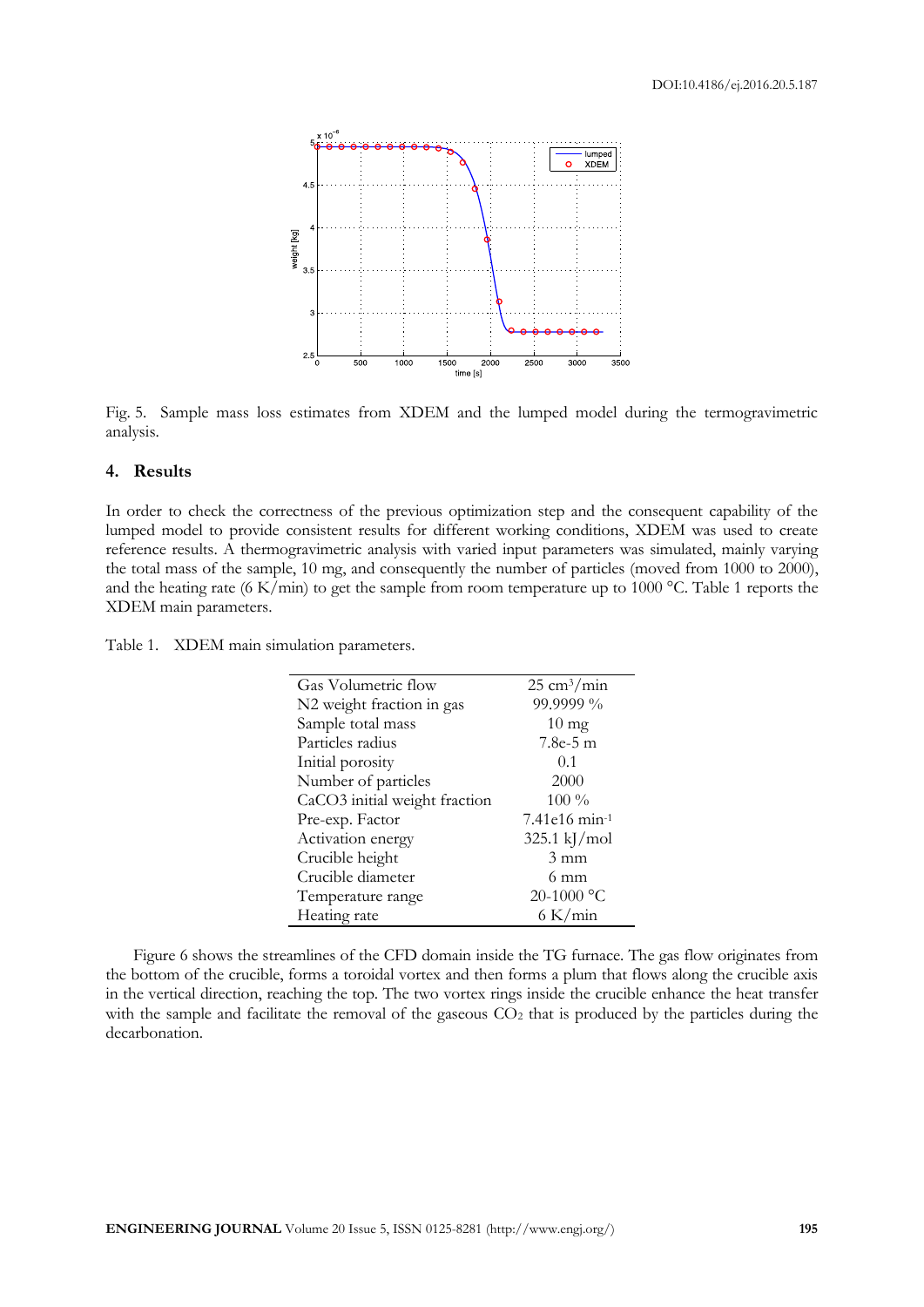

Fig. 6. Streamlines of the CFD domain.

Figures 7 to 9 show the  $CO<sub>2</sub>$  mass fraction in the CFD domain at three different times: when the instantaneous temperature activates decarbonation, at the time when the conversion rate reaches a maximum and when the reaction is completed.  $CO<sub>2</sub>$  mass fraction inside the sample reaches a maximum at 7600 s, then, when reaction is completed,  $CO_2$  mass fraction decreases because of the continuous flow of  $N_2$ coming from the bottom of the pipe: therefore,  $N_2$  removes  $CO_2$  from the crucible.



Fig. 7.  $CO<sub>2</sub>$  mass fraction at  $t=7000$  s.



Fig. 8. CO<sup>2</sup> mass fraction at *t*=7600 s.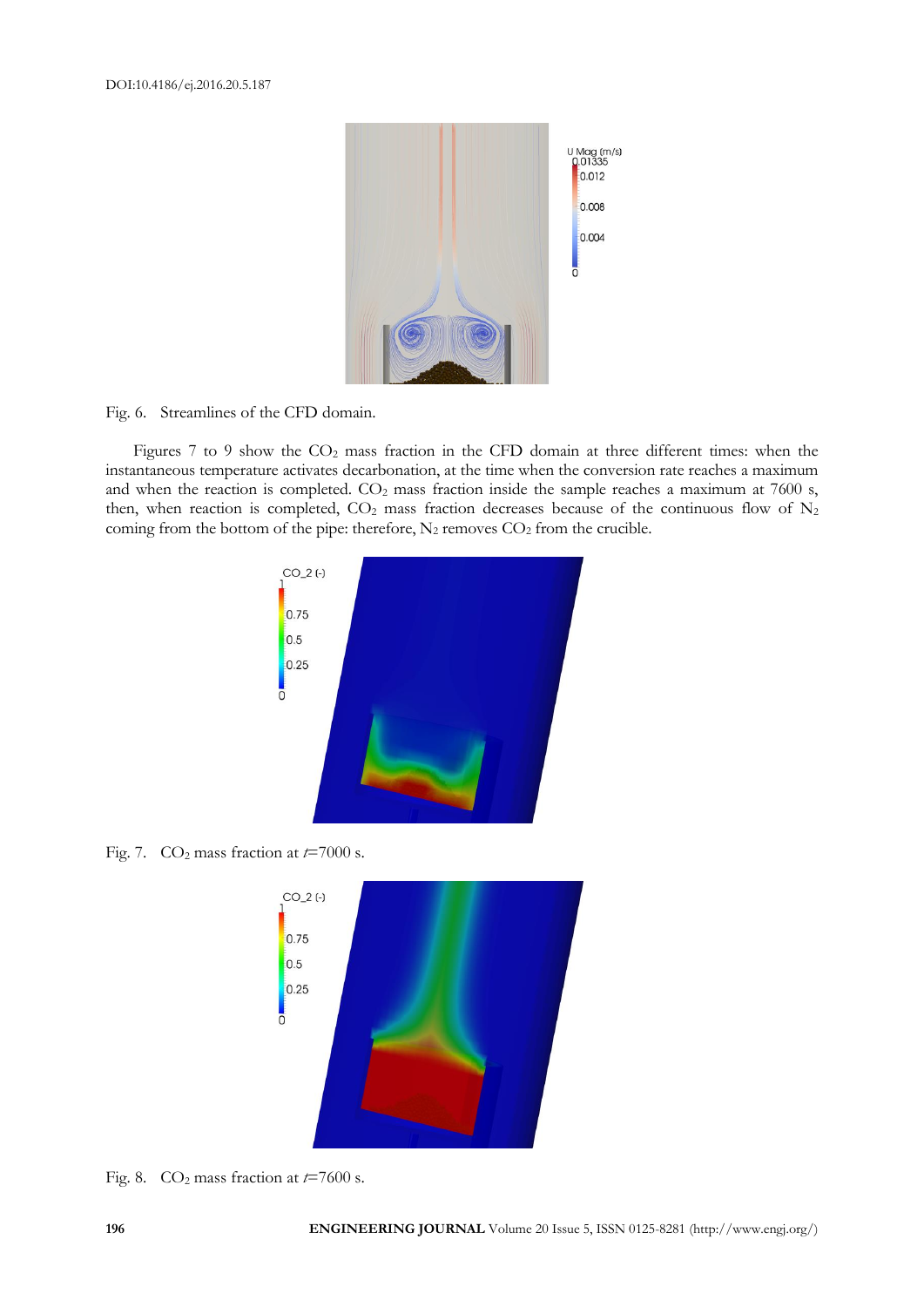

Fig. 9. CO<sup>2</sup> mass fraction at *t*=8000 s.

As a consequence of the temperature distribution, decarbonation starts earlier in the particles at the bottom of the sample, as it can be noted in Fig. 10. The early reaction on these particles is evident in Fig. 11 and Fig. 12, where CaCO<sub>3</sub> and CaO masses for each particle inside the sample while reaction is progressing are reported.



Fig. 10. Temperature distribution of the sample at *t*=9000 s.



Fig. 11. CaCO<sup>3</sup> mass for each particle of the sample at *t*=7600 s.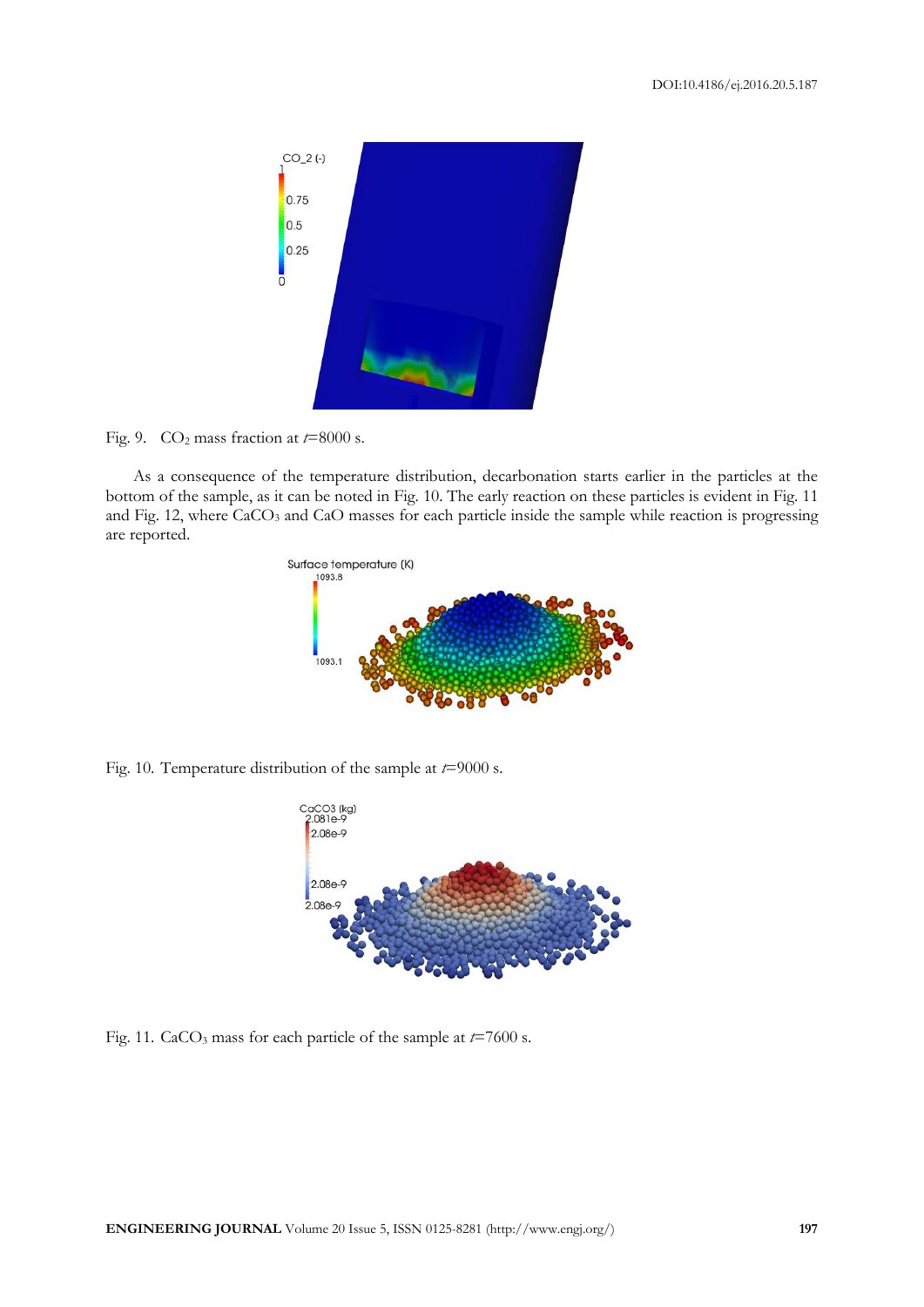

Fig. 12. CaO mass for each particle of the sample at *t*=7600 s.

Previous results proved XDEM capability of providing a detailed and accurate representation of the whole phenomena involved during a TG analysis. The combined Eulerian-Lagrangian approach joins the capability of providing an exhaustive representation of the field variables of the gas domain with the possibility of tracking every single particle overt time.

The lumped model was then tested using such new input parameters: *m<sup>s</sup>* was adjusted according to the new mass of the sample, *hr* was updated to the new heating rate, whilst the *A* and *h<sup>2</sup>* coefficients were kept fixed to the values obtained by the optimization step. Figures 13 and 14 report a comparison between estimates of sample mean temperature and mass loss provided by XDEM and the lumped model.



Fig. 13. Estimations from XDEM and the lumped model for the mean temperature of the sample during the TG analysis.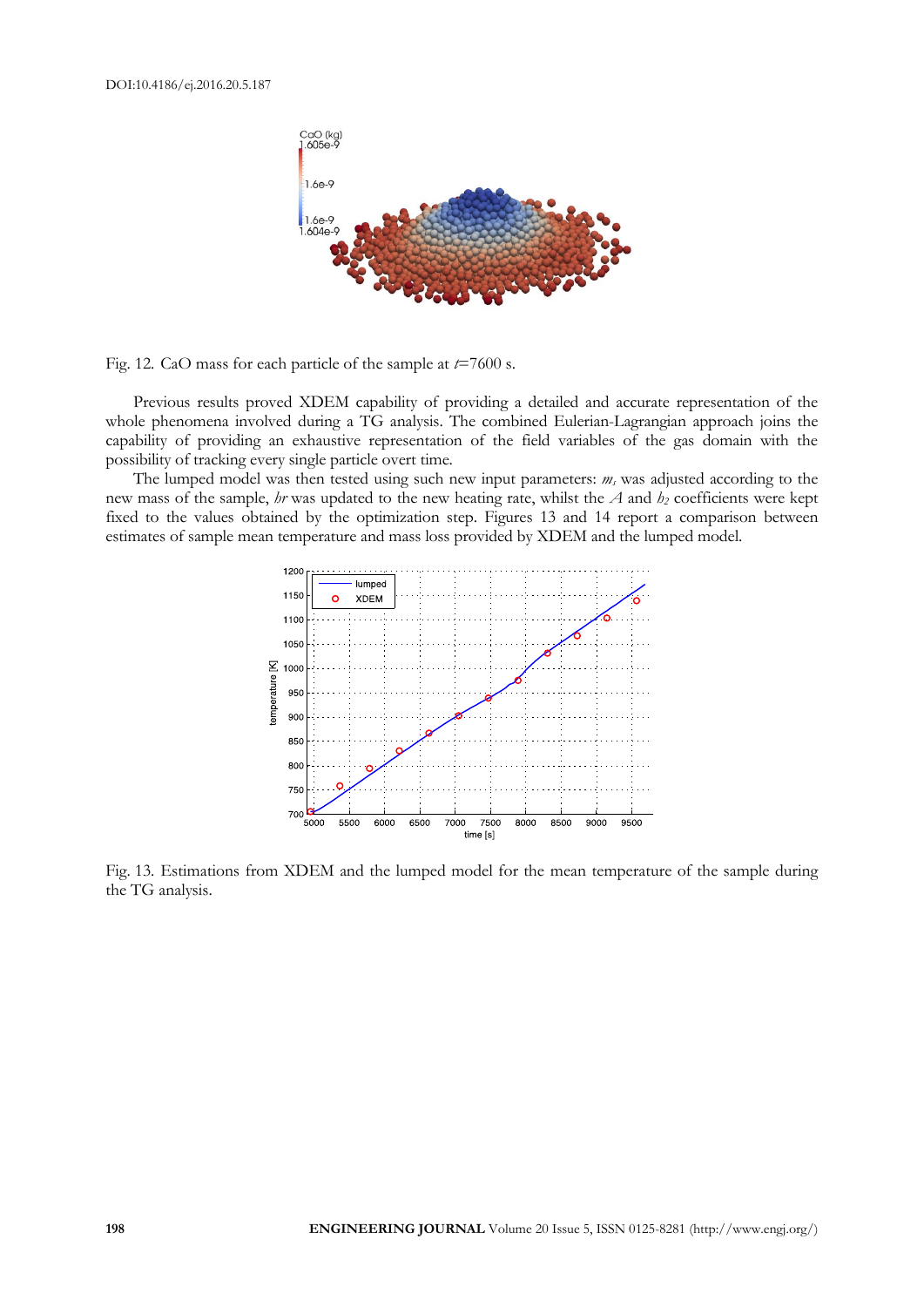

Fig. 14. Estimations from XDEM and the lumped model for the weight loss of the sample during the TG analysis.

An average error in the order of 1% can be noted between the two sets of predictions.

# **5. Conclusions**

This paper shows the capability of the XDEM framework to provide realistic and reliable predictions of thermal and chemical phenomena taking place in processes that involve both a gas phase and materials in powder state.

Furthermore, it demonstrates how extremely complex and time-consuming CFD-DEM models could be well exploited to fine tune simplified models aiming at providing accurate solutions in drastically reduced computational times.

Indeed, the CaCO<sup>3</sup> decarbonation process described by Georgieva can be well approximated by the lumped model developed, once the model has run into a tuning process involving XDEM. The genetic algorithm-based multi-objective optimization step resulted to be a good actor for performing such tuning operation.

The final accuracy of the lumped model, 1% with respect to the CFD-DEM model, shows the potentials of such approach whenever a direct tuning operation is not possible because of the impossibility of getting reliable data to work on (e.g. impossibility of direct measurements, high uncertainty associated to literature data, etc.).

#### **6. Nomenclature**

# **XDEM framework:**

| <b>Symbols</b> |                                      |  |
|----------------|--------------------------------------|--|
| $\rho$         | Mass density                         |  |
| М              | Molar mass                           |  |
| Ω              | Reaction rate                        |  |
| $\mathcal E$   | Porosity (emissivity when specified) |  |
| r              | Radius                               |  |
| $\mathcal{V}$  | Velocity                             |  |
| D              | Diffusion coefficient                |  |
| Þ              | Pressure                             |  |
| $\mu$          | Viscosity                            |  |
| $c_p$          | Specific heat                        |  |
| T              | Temperature                          |  |
| $\lambda$      | Thermal conductivity                 |  |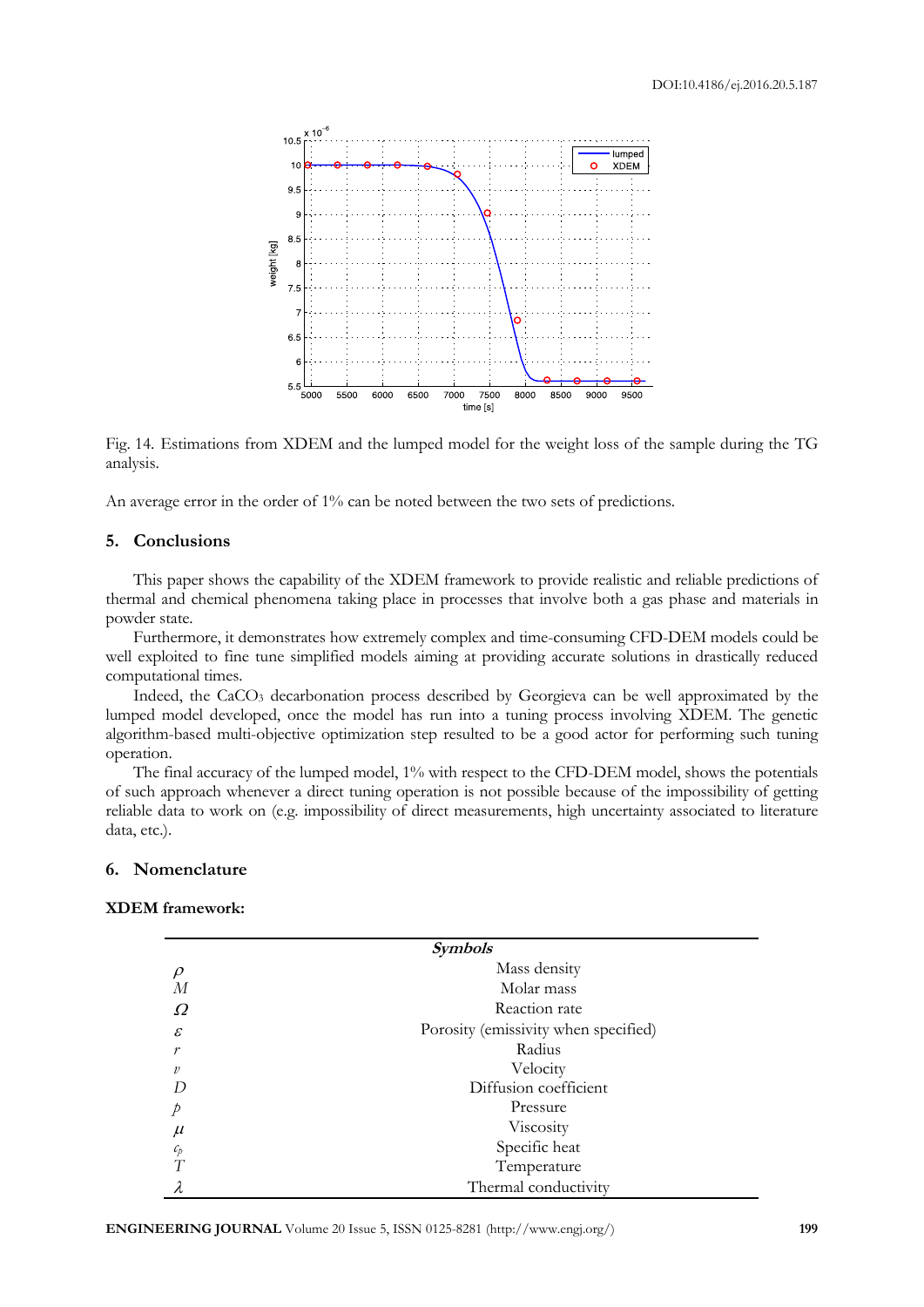DOI:10.4186/ej.2016.20.5.187

| Η                 | Enthalpy                       |  |
|-------------------|--------------------------------|--|
| A                 | Surface area                   |  |
| A <sub>c</sub>    | Contact area                   |  |
| $\sigma$          | Stefan-Boltzmann constant      |  |
| k                 | Reaction constant              |  |
|                   | Molar concentration            |  |
| <b>Subscripts</b> |                                |  |
|                   | Particle                       |  |
|                   | Gas phase inside the particles |  |
|                   | Gas of the CFD domain          |  |
|                   |                                |  |

**Lumped model:**

| $T_{w}$                  | Temperature of the crucible                           |
|--------------------------|-------------------------------------------------------|
| $T_{s}$                  | Temperature of the sample                             |
|                          | Temperature of the gas phase                          |
| $T_g$                    | Weight fraction of CaCO <sub>3</sub>                  |
| $h_1$                    | Heat exchange coefficient between gas and crucible    |
| h <sub>2</sub>           | Heat exchange coefficient between sample and crucible |
| $c_{\text{p}w}$          | Specific heat of the crucible                         |
| $\mathcal{C}_{ps}$       | Specific heat of the sample                           |
| $m_{w}$                  | Mass of the crucible                                  |
| m <sub>s</sub>           | Mass of the sample                                    |
| $\mathcal{A}_{\epsilon}$ | External area of the crucible                         |
| $A_b$                    | Bottom area of the crucible                           |
| $\sigma$                 | Stefan-Boltzmann constant                             |
| ε                        | Emissivity of the crucible                            |
| k.                       | Rate constant of the reaction of decarbonation        |
| Н                        | Enthalpy of the reaction of decarbonation             |
| $\mathcal{A}$            | Pre-exponential factor                                |
| E                        | Activation energy                                     |
| R                        | Gas constant                                          |
| br                       | Heating Rate of the experiment                        |
|                          | Time base                                             |

# **7. References**

- [1] P. Kadlex, B. Gabrys, and S. Strandt, "Data-driven soft sensors in the process industry," *Comput. Chem. Eng*, vol. 33, pp. 795-814, 2009.
- [2] J. W. Cheng, T. Chao, L. Chang, and B. Huang, "A model-based virtual sensing approach for the injection molding process," *Polymer Engineering and Science*, vol. 44, pp. 1605-1614, 2004.
- [3] A. G. Abilov, Z. Zeybek, O. Tuzunalp, and Z. Telatar, "Fuzzy temperature control of industrial refineries furnaces through combined feedforward/feedback multivariable cascade systems," *Chemical Engineering and Processing*, vol. 41, pp. 87-98, 2002.
- [4] M. Fallahpour, A. Fetehi, B. N. Araabi, and M. Azizi, "A neuro-fuzzy controller for rotary cement kilns," in *17th World Congress The International Federation of Automatic Control*, Seoul, Korea, 2008.
- [5] R. Kumar, S. K. Singla, and V. Chopra, "Comparison among some well known control schemes with different tuning methods," *Journal of Applied Research and Technology*, vol. 13, pp. 409-415, 2015.
- [6] A. A. Estupinan Donoso and B. Peters, "XDEM employed to predict reduction of tungsten oxide in a dry hydrogen atmosphere," *International Journal of Refractory Metals and Hard Materials*, vol. 49, pp. 88-94, 2015.
- [7] A. A. Estupinan Donoso, F. Hoffmann, and B. Peters, "Extended discrete element method used for convective heat transfer predictions," *Int. Rev. Mech. Eng*, vol. 7, pp. 328-336, 2013.